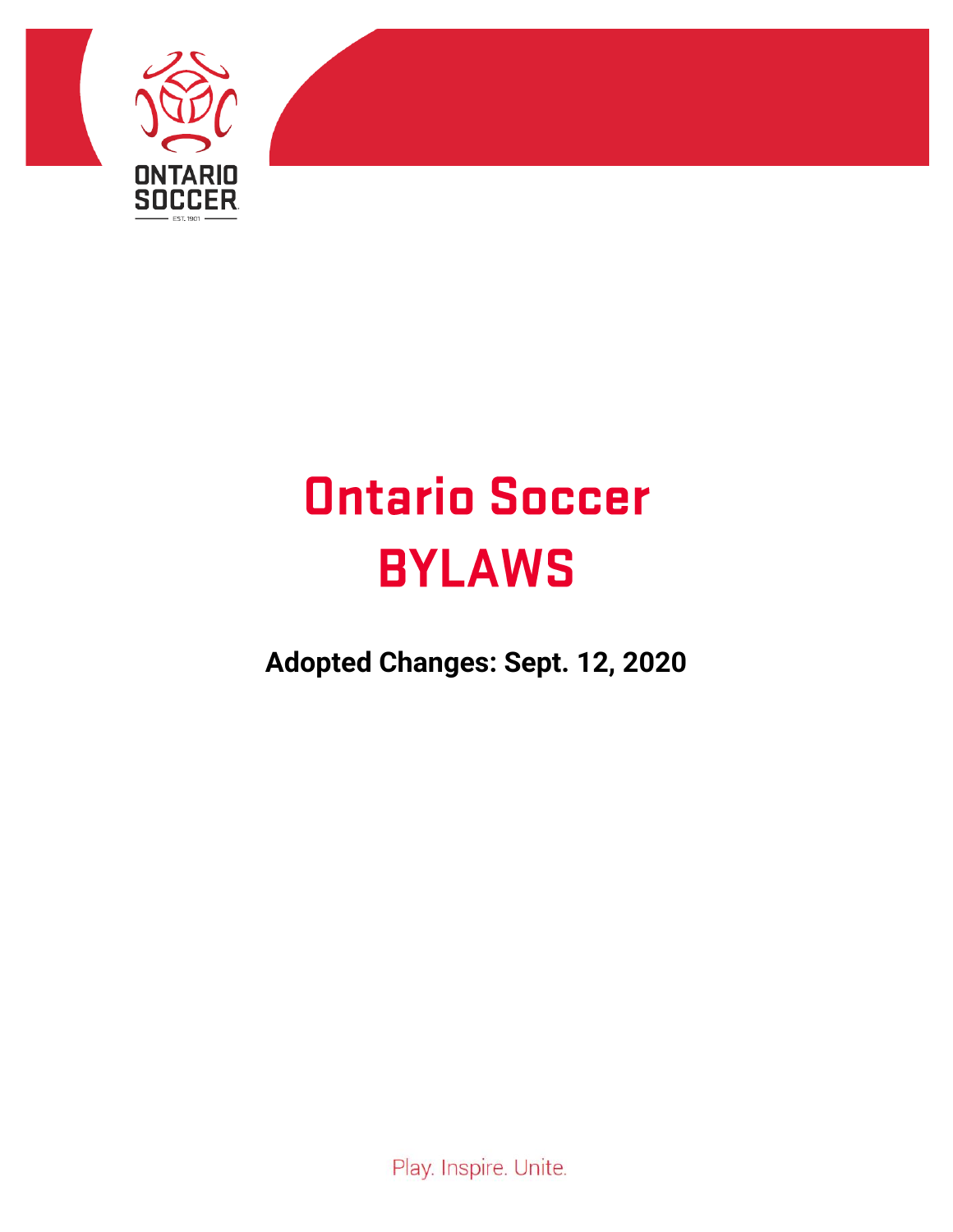#### **TABLE OF CONTENTS**

Related to these By-Laws, are the following Ontario Soccer governing documents:

**Ontario Soccer Policies** 

**Ontario Soccer Operational Procedures** 



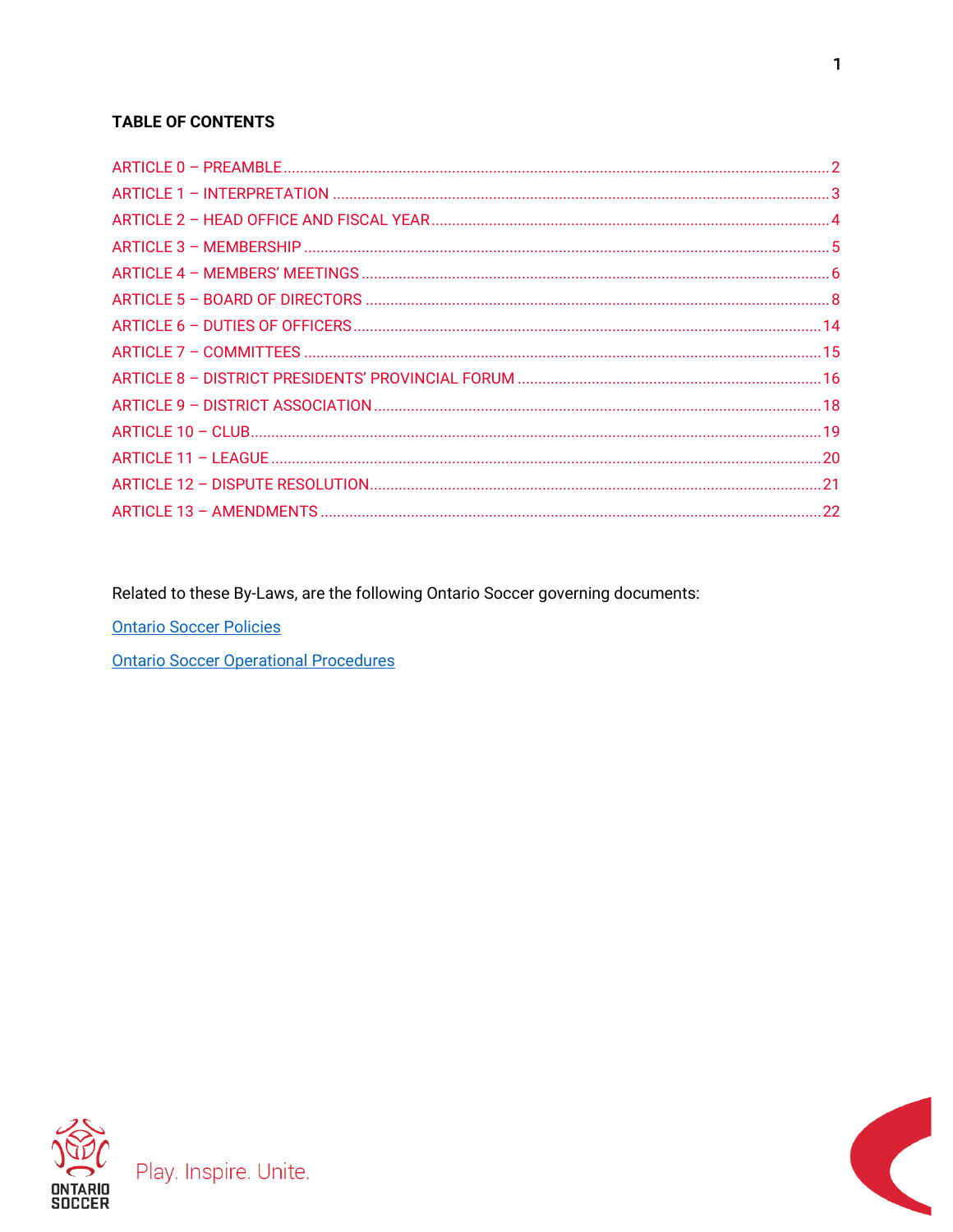**Ontario Soccer By-Law No. 1**

#### <span id="page-2-0"></span>**ARTICLE 0 - PREAMBLE**

The Ontario Soccer Association Incorporated which is incorporated under the Corporations Act of the Province of Ontario, is governed by this By-Law No. 1 and:

a) promotes, develops, supports, governs, and maintains the game of soccer in the Province of Ontario; and

b) provides an opportunity for any individual or organization to participate in, or learn about, its activities





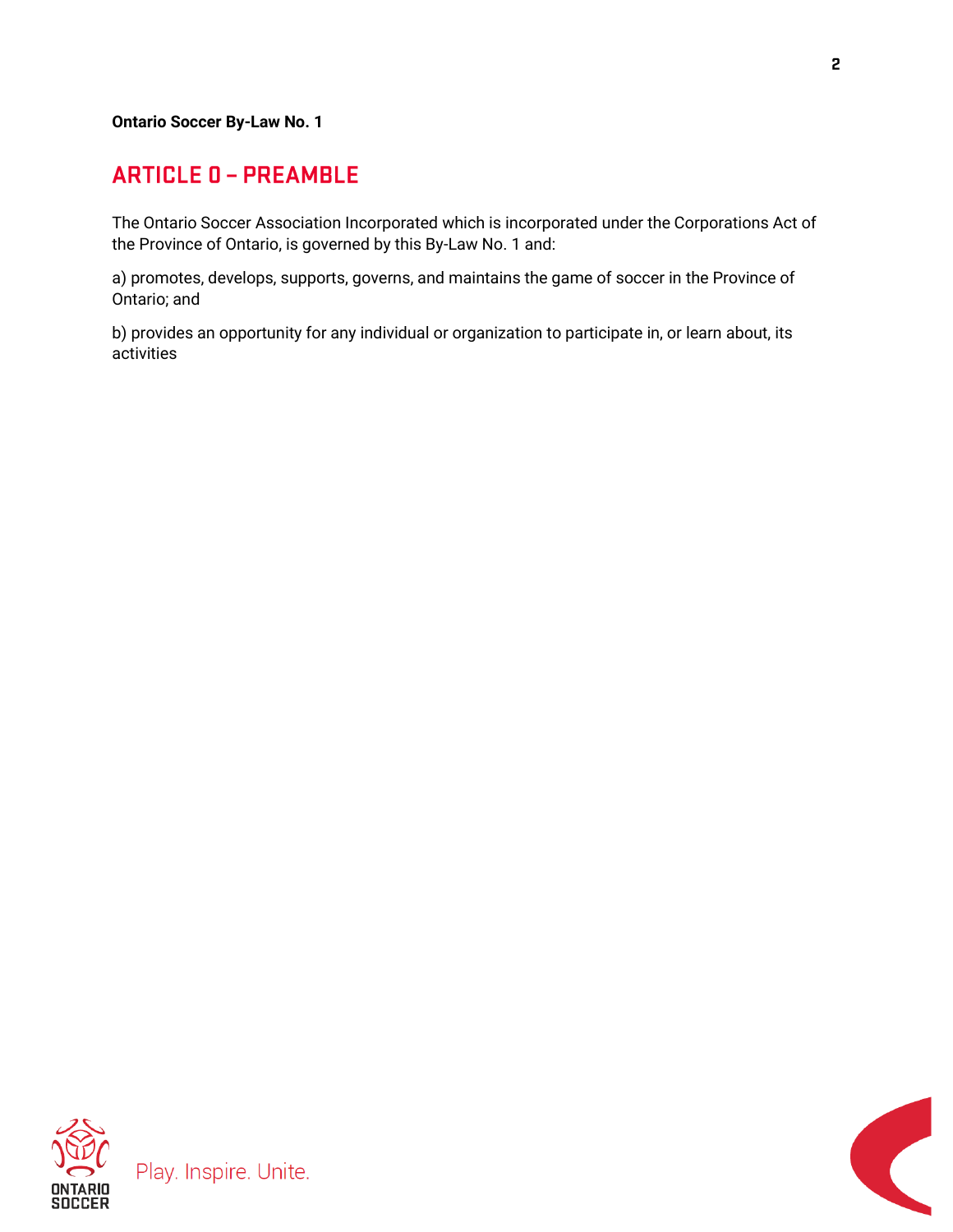# <span id="page-3-0"></span>**ARTICLE 1 - INTERPRETATION**

- a) The name of the Corporation shall be "The Ontario Soccer Association Incorporated", hereinafter referred to as "Ontario Soccer".
- b) No individual or organization acting under the jurisdiction of Ontario Soccer shall deny membership to, or expel, any party without just cause or upon grounds that are determined by Ontario Soccer to be arbitrary.
- c) A governing organization may publish governing documents as By-Laws, Rules, Regulations, Policies, Procedures or Laws, that:
	- i. are adopted by the governing organization;
	- ii. are distributed to all members of the governing organization;
	- iii. shall be interpreted by referring to the meaning and intent of the governing documents as published by the governing organization at the highest level;
	- iv. shall not violate an individual's rights or freedom except as may be required to protect the rights and freedom of any other individual and to ensure the stability of the basic structure of soccer; and
	- v. shall not be modified without:
		- a) the advice of any committee established to administer the area affected by the governing document; and
		- b) consulting the Membership.
- d) Registered individuals and organizations shall act in accordance with governing documents.



Play. Inspire. Unite.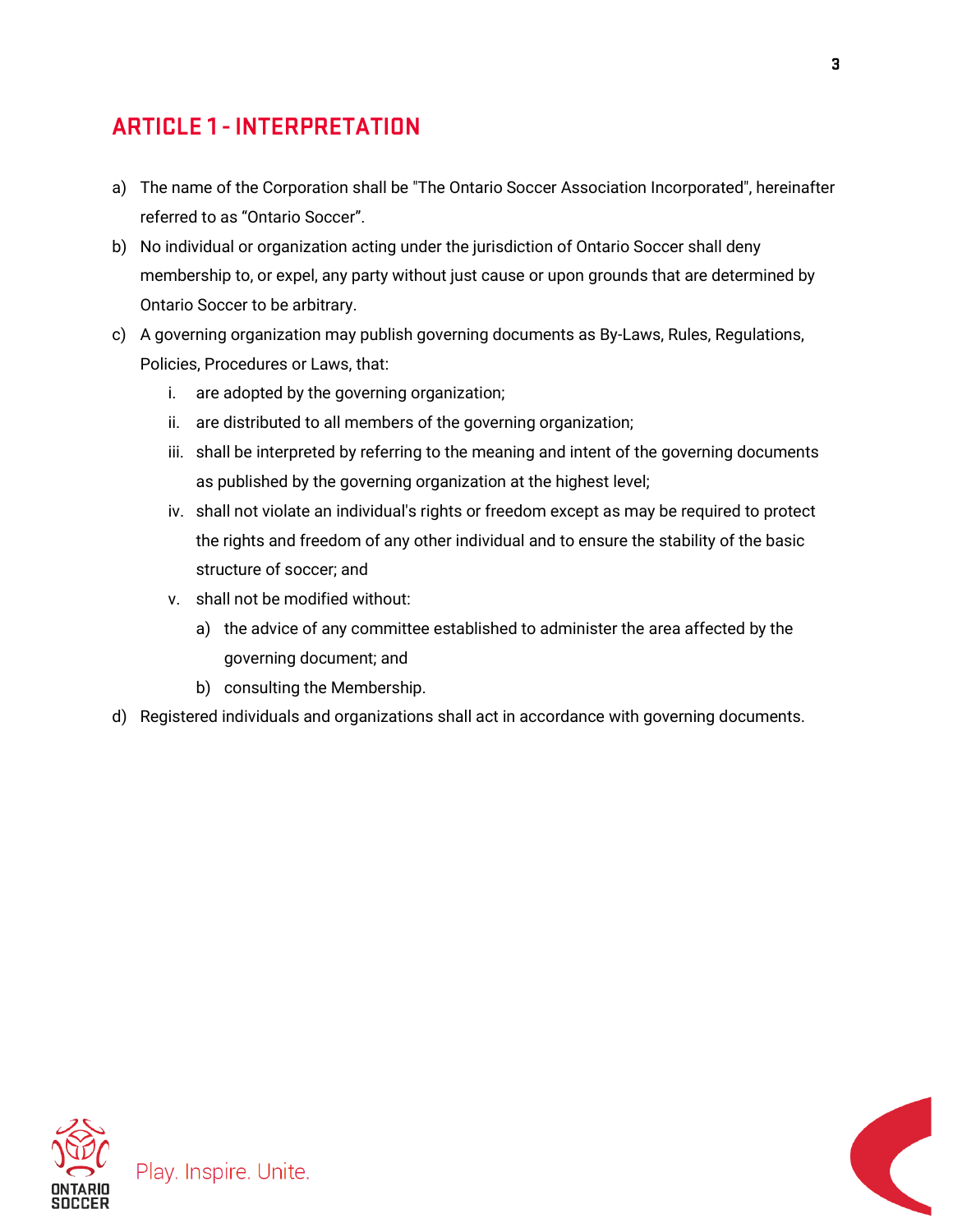# <span id="page-4-0"></span>**ARTICLE 2 - HEAD OFFICE AND FISCAL YEAR**

- a) The Head Office of Ontario Soccer shall be situated in the Province of Ontario.
- b) The fiscal year of Ontario Soccer shall be the one-year period ending on March 31st.

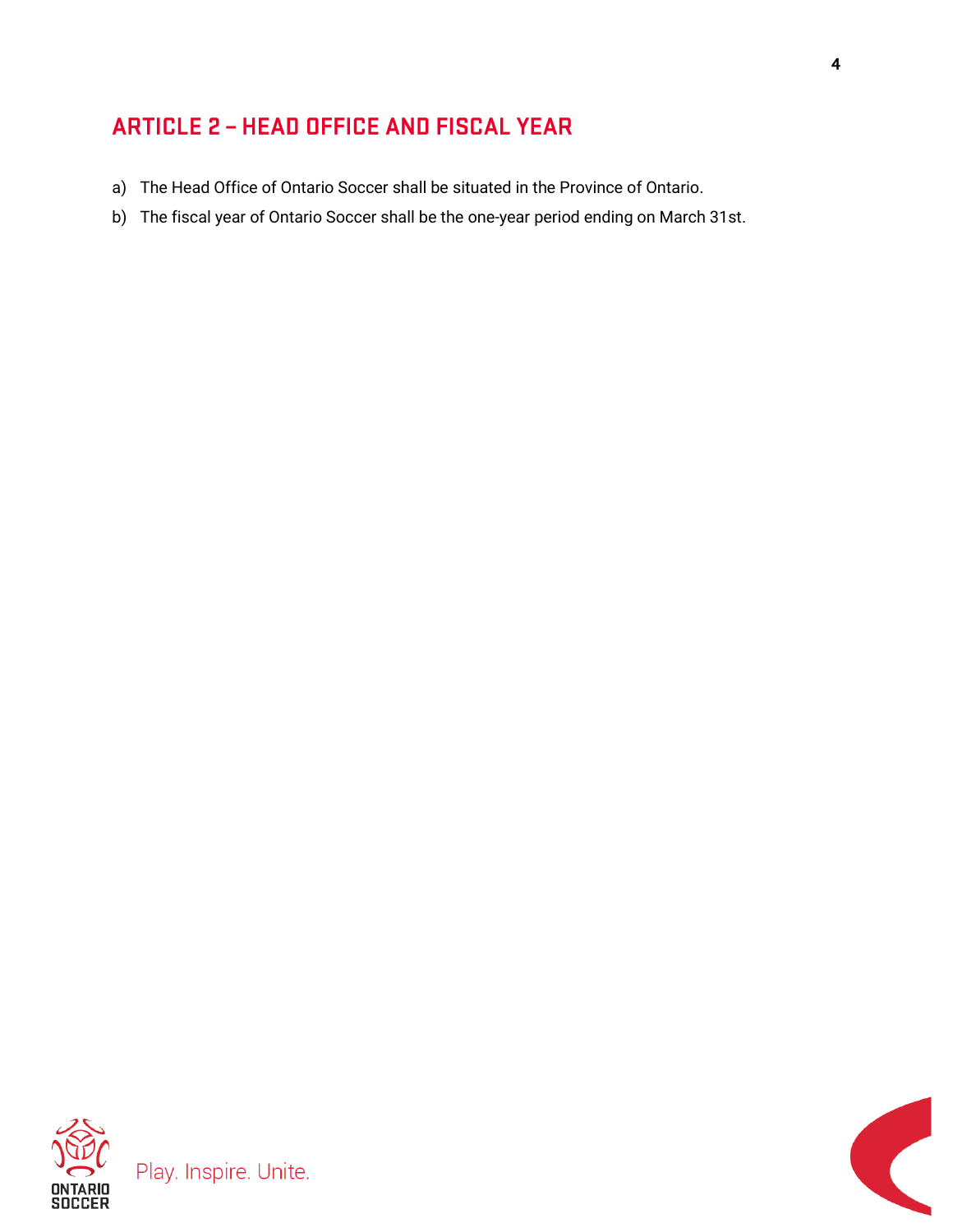#### <span id="page-5-0"></span>**ARTICLE 3 - MEMBERSHIP**

- a) Membership in Ontario Soccer shall have the following classifications:
	- i. Voting Members
	- ii. Non-Voting Members
- b) Voting Member:

The Voting Members shall be the District Associations in accordance with governing documents.

c) Non-Voting Members:

Non-Voting Members shall include:

- i. Associate Members:
	- a. Soccer organizations operating in more than one district, in accordance with governing documents.
	- b. Professional and Semi-Professional soccer clubs, in accordance with governing documents.
- ii. Life Members, in accordance with governing documents.
- d) Voting Members shall approve or decline new Membership applications at a Members' Meeting in accordance with governing documents.
- e) Subject to meeting full compliance with the "Criteria for Renewal of Membership", Membership shall be renewed automatically on an annual basis and be administered by staff.
- f) A member may have their membership revoked by the Voting Members at a Members' Meeting in accordance with the "Criteria for Removal of Membership".
- g) The Board of Directors may designate a member as not in good standing, after providing a minimum of fifteen (15) days' notice and the Member is provided with reasons and an opportunity to be heard, and define the consequences to the member being placed in such status in accordance with governing documents.
- h) Annual Membership Registration fees shall:

- i. be recommended by the Board of Directors;
- ii. be those approved by the Membership;
- iii. consist of a levy on each player or team registered with Voting Member and a levy on each Associate Member in addition to a league membership registration fee on each Associate Member which is also a league; and
- iv. be paid in accordance with governing documents.



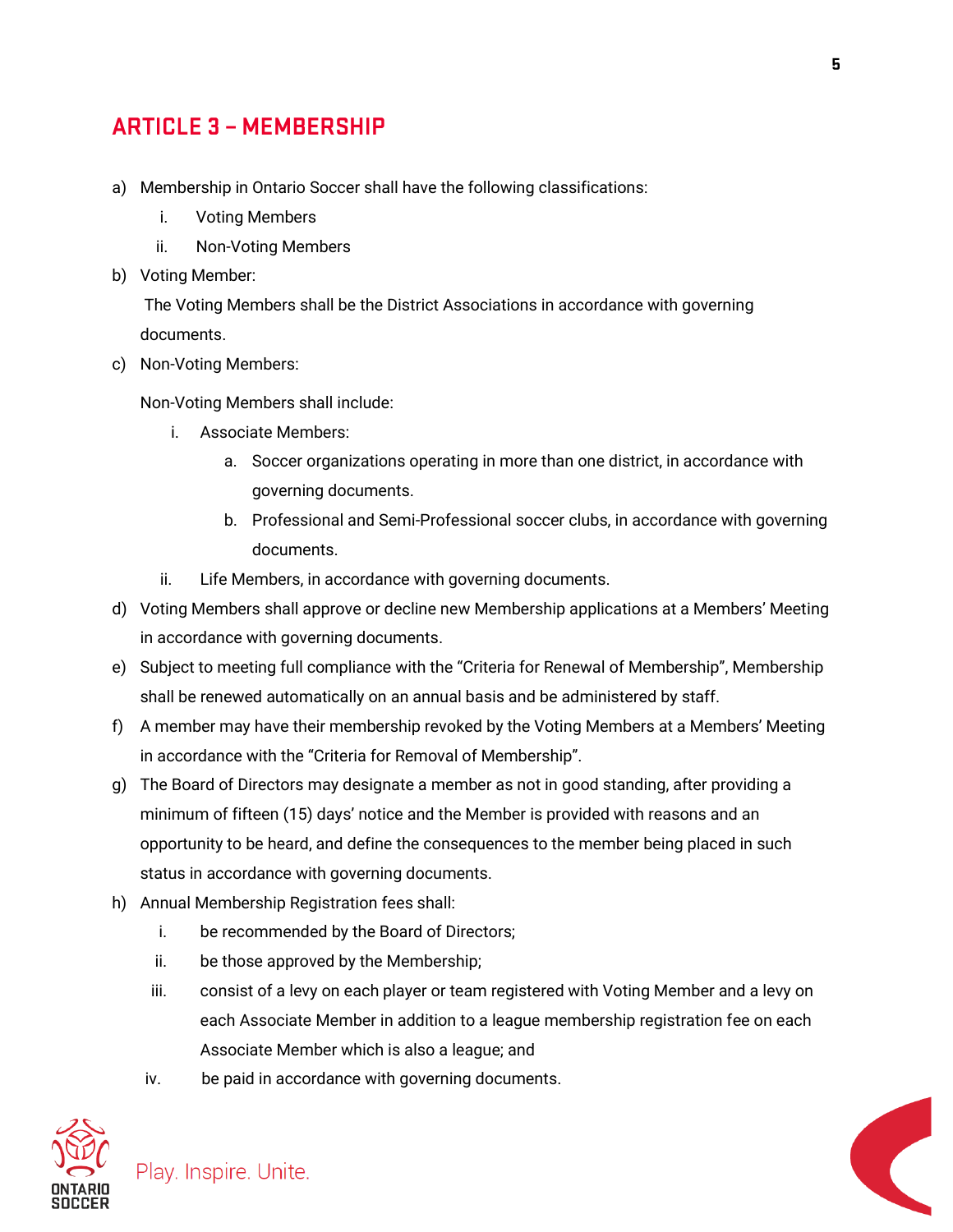# <span id="page-6-0"></span>**ARTICLE 4 - MEMBERS' MEETINGS**

- a) Members' Meetings shall be conducted in accordance with Robert's Rules of Order insofar as they apply.
- b) Annual Members' Meeting
	- i. An Annual Members' Meeting shall be held on a Saturday or Sunday within 180 days after the fiscal year end.
	- ii. Each Member shall be sent a written notice, thirty days in advance, stating the date, time and location of the Annual Members' Meeting.
	- iii. The appointment of Auditors shall be approved by the Membership at the Annual Members' Meeting.
- c) Special Members' Meeting
	- i. Each Member shall be sent a written notice, fourteen days in advance, stating the date, time, location and business to be dealt with at any Special Members' Meeting called:
		- a) by the Board of Directors; and
	- ii. within thirty days, and held within forty-five days, following the submission of a receipted request signed by not less than one tenth of the Voting Members.
	- iii. Only the business for which a Special Members' Meeting has been called shall be dealt with except with the unanimous consent of the Voting Members present.
- d) At Members' Meetings:

- i. a Voting Member shall be entitled to:
	- a. a vote for the first one hundred dollars, or part thereof, of membership registration fees retained;
	- b. a vote for each additional three hundred dollars, or part thereof, of membership registration fees retained up to a maximum of six votes;
	- c. a vote for each additional five hundred dollars, or part thereof, of membership registration fees retained;
	- d. have all its votes cast whether it be represented by one or all of its delegates, or by a proxy holder in a manner and to the extent and with the authority conferred by the proxy; and
	- e. the reimbursement by Ontario Soccer of the expenses of no more than two delegates;
- ii. an Associate Member shall be entitled to speak but may not vote;



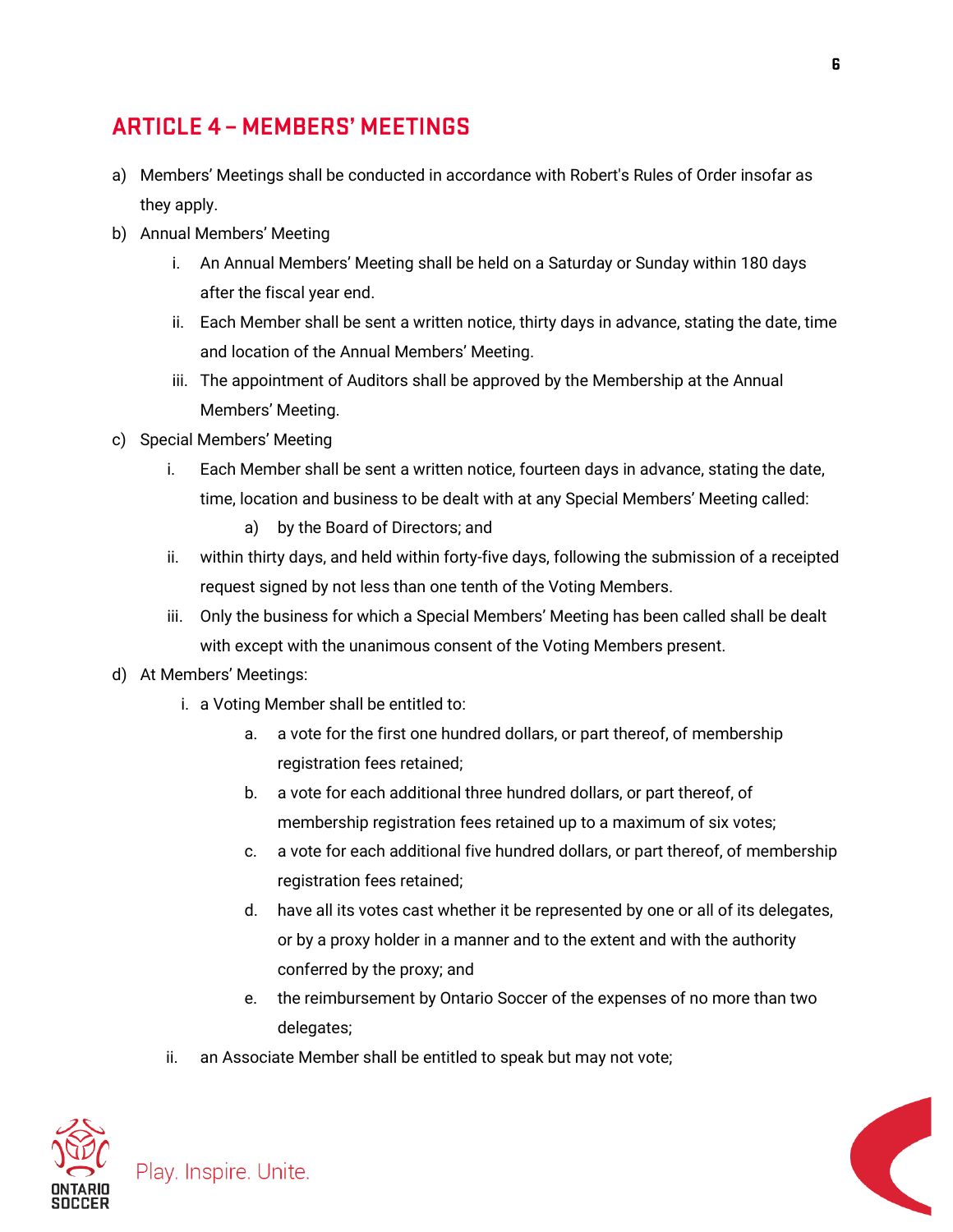- iii. a Life Member shall be entitled to speak but may not vote or sit as a delegate;
- iv. an Officer shall be entitled to speak but may not vote or sit as a delegate; and
- v. delegates with a majority of the votes shall form a quorum.

#### e) Notice of Meetings:

The notice of the time and place of a meeting shall be given to each Member by the following means:

- i. By mail, courier or personal delivery; or
- ii. By telephone, electronic or other communication facility.

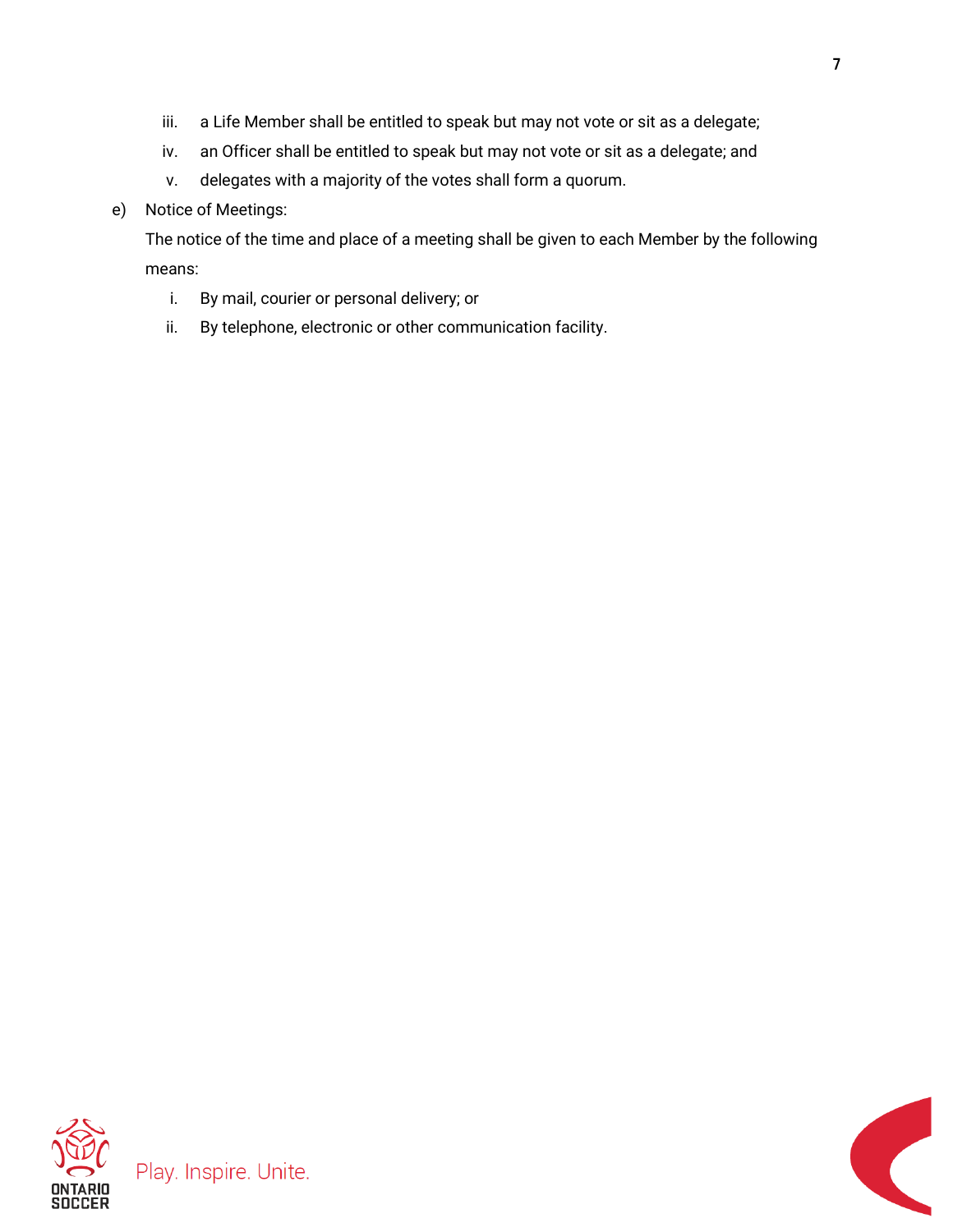### <span id="page-8-0"></span>**ARTICLE 5 - BOARD OF DIRECTORS**

- a) The business of Ontario Soccer shall be conducted by a Board of Directors: composed of twelve (12) Directors, as follows:
	- i. President
	- ii. Vice-President
	- iii. Five (5) Regional Directors, one from each of the following regions (a geographical area inclusive of the Districts listed below):
		- a. North
			- i. Sault Amateur, Soccer North District Association, Soccer Northeastern Ontario, Soccer Northwest Ontario, Sudbury Regional
		- b. South
			- i. Hamilton & District, Niagara, Peel Halton
		- c. East
			- i. Eastern Ontario District, Southeast Ontario
		- d. West
			- i. Elgin Middlesex, Essex County, Lambton Kent, South-West Regional
		- e. Central
			- i. Durham Region, East Central Ontario, Huronia District, North York, Scarborough, Toronto, York Region
	- iv. Two (2) Independent Directors
	- v. Three (3) Designated Directors
	- vi. The Chief Executive Officer, hereinafter referred to as the CEO, may attend Board meetings and is entitled to speak but may not vote.
- b) To be a Director, an individual must:
	- i. Be eighteen (18) years of age or older;
	- ii. Not have been found incapable of managing property under the Substitute Decisions Act, 1992 or under the Mental Health Act;
	- iii. Have the power under law to contract;
	- iv. Have not been declared incapable by a court in Canada or in another country;
	- v. Not have the status of bankrupt;
	- vi. Complete and pass a vulnerable sector check if required;
	- vii. Complete and pass a criminal record check;



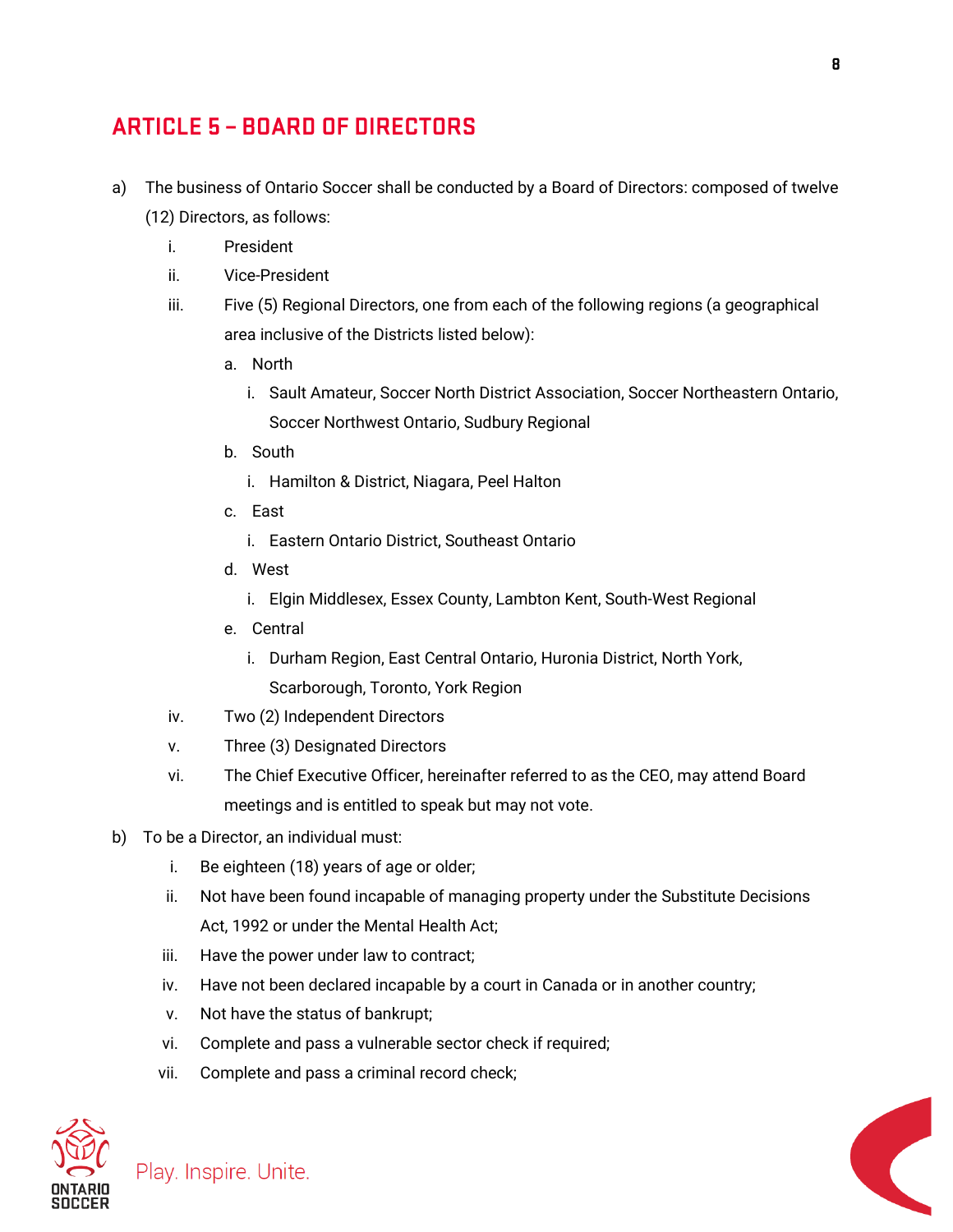- viii. Not be a paid employee of Ontario Soccer, any of its Members, or any affiliated league, club, academy or Canada Soccer;
- ix. Not be a consultant or contractor or match official for Ontario Soccer, any of its Members, or any affiliated league, club, academy or Canada Soccer;
- x. Not be a member of a Judicial Body of Ontario Soccer, any of its Members, or any affiliated league, club, academy, or Canada Soccer;
- xi. Not hold a position as a Director or Officer of a Member, or any affiliated league, club, academy or Canada Soccer; and
- xii. Comply with the above sub-sections vii x within sixty (60) days after assuming a position as a Director.
- c) In addition to Article 5. b) above, to be a Regional Director an individual must maintain a primary residence within the region, or be, or have been, involved as a player, coach, match official, or administrator in the region, for which they are elected or appointed.
- d) In addition to Article 5. b) above, to be an Independent or Designated Director, an individual must possess particular identifiable competencies that will materially assist the Board in performing its strategic and stewardship functions.
- e) In addition to Article 5. b) above, to be President, an individual must have previous experience with any board.
- f) Nominations of Directors shall be conducted in accordance with the following procedures:
	- i. At least ninety (90) days prior to a Members' Meeting at which elections are to be held, the Nominations Committee shall issue a Call for Expressions of Interest for positions on the Board of Directors that will be open for election at that Members' Meeting. This will include any vacant positions that remain unfilled.
	- ii. The Nominations Committee shall conduct a search of qualified individuals from all genders and possessing the competencies that will assist the Board in performing its strategic and stewardship functions.
	- iii. In order to be nominated for a position on the Board of Directors, an individual must first submit, in writing, an Expression of Interest.
	- iv. Expressions of Interest must be submitted to the Nominations Committee at least seventy (70) days prior to the Members' Meeting and may be submitted by any individual who feels that they can contribute to the aims and objectives of Ontario Soccer by serving on the Board of Directors.



Play. Inspire. Unite.

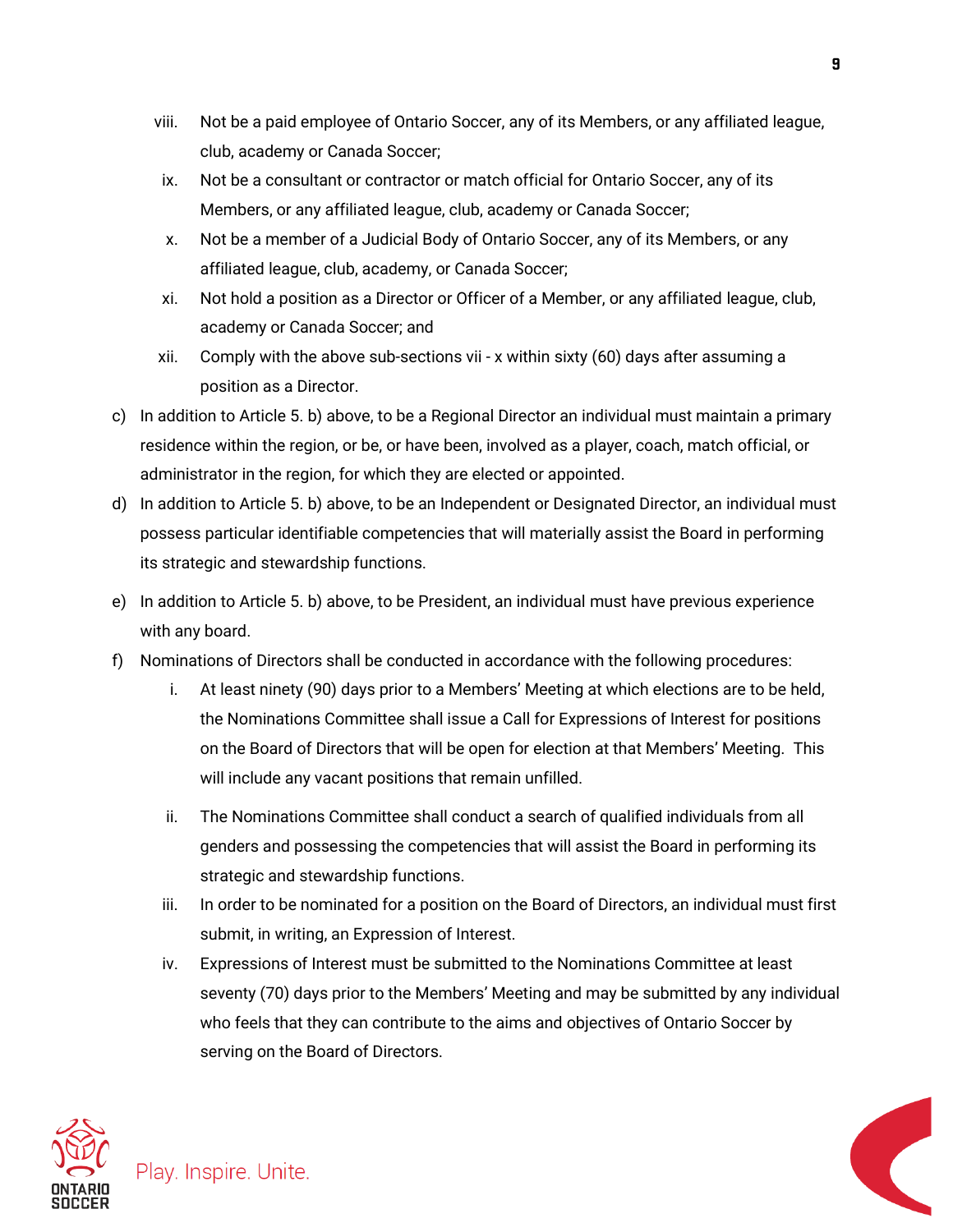- v. All Expressions of Interest and supporting documentation submitted shall be reviewed by the Nominations Committee for completeness and all individuals meeting the criteria in Article 5 b) may be interviewed by the Committee.
- vi. A listing of properly completed Expressions of Interest along with each candidate's supporting documentation and the Committee's recommendations of preferred candidate(s) will be circulated to the Voting Members at least fifty (50) days prior to the Members' Meeting.
- vii. Fifty (50) days prior to the Members' Meeting, Nominations will formally be opened for all positions up for election.
- viii. Nominations may only be made for individuals on the listing of properly completed Expressions of Interest except as noted in Article 5. f) xiv. below.
- ix. Nominations must be submitted to the Nominations Committee at least thirty (30) days prior to the Members' Meeting and must be made by Voting Members, in accordance with Articles 5. f) x., xi. and xii. below.
- x. Nominations for President or Vice-President, when applicable, must be made by a Voting Member and supported by at least two other Voting Members.
- xi. Nominations for a Regional Director must be made by a Voting Member in the Region that the Director represents.
- xii. Nominations for an Independent Director may be made by any Voting Member.
- xiii. All Nominations submitted shall be reviewed by the Nominations Committee for completeness and a listing of properly completed Nominations will be circulated to the Voting Members and posted on the Ontario Soccer website at least twenty-one (21) days prior to the Members' Meeting.
- xiv. If no nominations have been submitted for a particular position by the thirty (30) day deadline, the Nominations Committee will issue a Special Call for Nominations for that position. Nominations for that position must be submitted by a Voting Member at least twenty (20) days prior to the Members' Meeting and must include the supporting documentation. Nominations will be reviewed by the Nominations Committee for completeness. The Nominations Committee shall circulate the additional nominations to the Voting Members when verified as complete but at least ten (10) days prior to the Members' Meeting.
- xv. If the process outlined in Article 5. f) xiv. above still results in no valid nomination for a particular position, that position will remain vacant.



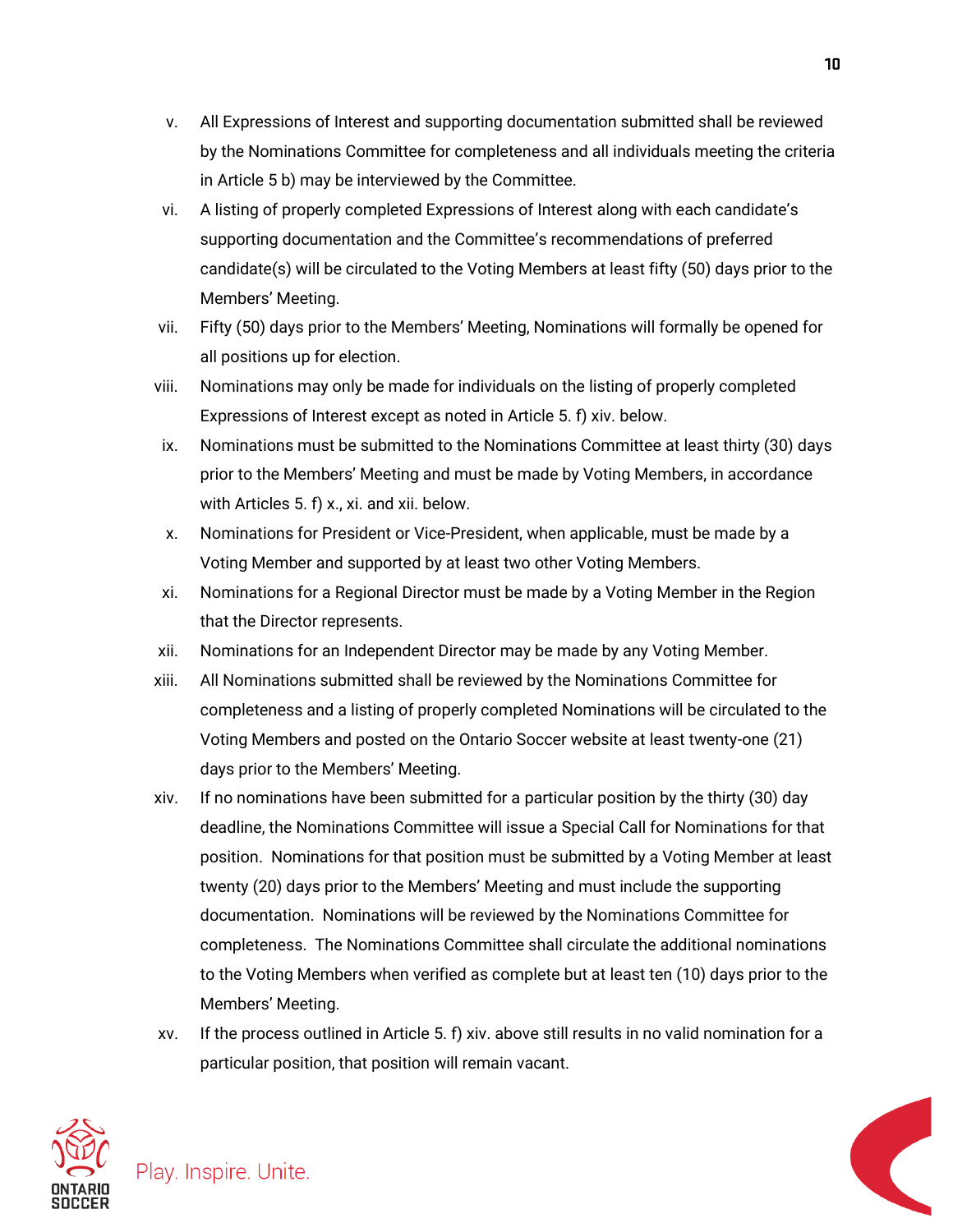- g) The recommendation for election of a Designated Director shall be conducted in accordance with the following procedures:
	- i. The Nominations Committee shall conduct a search of qualified individuals from all genders and possessing the competencies that will assist the Board in performing its strategic and stewardship functions.
	- ii. After reviewing the Expressions of Interest received, the Nominations Committee will interview the individual(s) meeting the criteria and being considered as a Designated Director to determine whether to recommend the individual(s) for election as a Designated Director.
	- iii. At the Annual Members Meeting, the Nominations Committee will recommend to the Voting Members individual(s) to be elected as Designated Director(s).
	- iv. The names and supporting documentation of the recommended Designated Director(s) will be circulated to the Voting Members and posted on the Ontario Soccer website at least twenty-one (21) days prior to the Members' Meeting.
- h) Elections shall be held according to the following rules:
	- i. At elections, the voting Members shall elect the following Board positions for a three (3) year term using the rotational basis below :
		- a. President, one Designated Director and two (2) Regional Directors North Region and Central Region
		- b. Vice-President, one Designated Director, one (1) Regional Director West Region and one (1) Independent Director
		- c. One Designated Director, Two (2) Regional Directors East Region and South Region, one (1) Independent Director
	- ii. Term Limit for the position of President
		- a. A person may only serve in the position of President for a maximum of two full three-year terms. If the person's first term is not a full three-year term, she/he is still eligible to serve another two full three-year terms.
	- iii. The following rules shall apply:
		- a. The Voting Members will elect each Designated Director by acclamation in accordance with Article 5. h) iii. d.
		- b. With the exception of the Designated Directors, the Voting Members will elect the Directors by secret ballot.



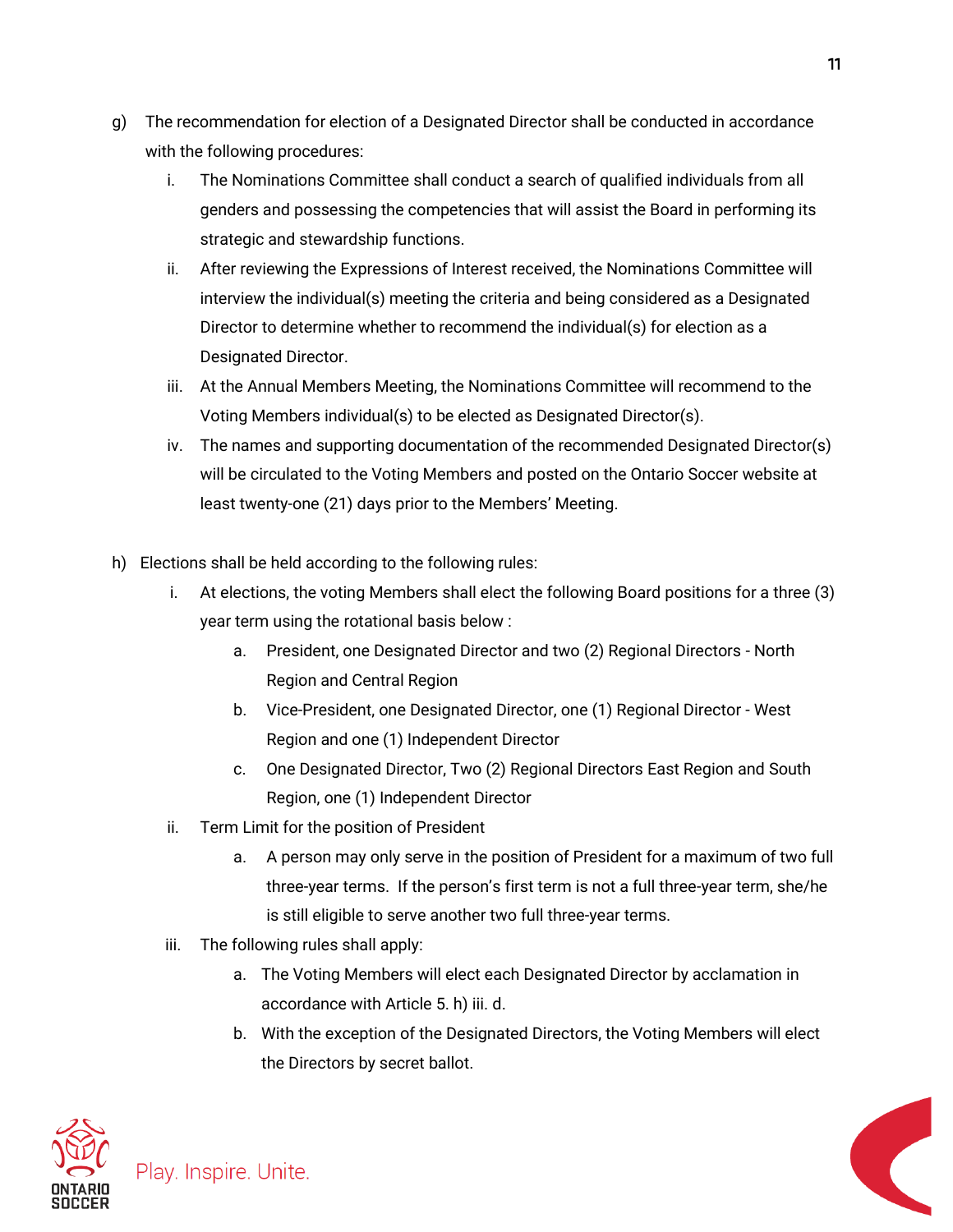- c. A candidate shall be declared elected as a Director when the candidate receives a majority of votes cast. If no candidate is declared elected, the candidate receiving the lowest number of votes and any candidate(s) receiving less than 10% of the total vote shall be removed from the ballot and the vote repeated until such time as a candidate is elected.
- d. If only one person is nominated for a specific position, she/he will be declared elected by acclamation and no vote or motion will be required.
- i) Board of Directors Meetings:
	- i. The Board of Directors shall meet not less than four times a year.
	- ii. A Board meeting is a regularly scheduled in-person meeting with Directors getting together in one place to deal with regular business. If unable to attend the meeting inperson, a Director may "call in" and participate in the meeting by telephone or video conference.
	- iii. A conference call Board meeting occurs when the Directors "call in" to deal with a specific, time-sensitive topic.
	- iv. At meetings of the Board of Directors, a majority of the Directors holding office shall form a quorum.
- j) The office of a Director shall be vacated if the Director is removed by the Voting Members at a Members' Meeting in accordance with the "Criteria for Removal of a Director" or if the Director resigns.
- k) Should a vacancy occur among Directors in accordance with Article 5. j), the Board of Directors may appoint a person to fill the position until the next Annual Members' Meeting at which the Voting Members shall elect a person for the remainder of the term of that vacancy.
- l) The Board of Directors shall select, appoint, and establish the duties and remuneration of a CEO.
- m) Every Officer or Member of the Board of Directors or individual who acts at Ontario Soccer's request, including but not limited to employees, committee members, and volunteers, shall be indemnified by Ontario Soccer against all costs, losses, and expenses incurred by them respectively in or about the discharge of their respective duties, except such as happens from their own respective willful neglects or defaults.
- n) The Board of Directors can authorize Ontario Soccer to borrow an annual limit of money up to ten percent of the approved budgeted revenue without the authorization of the Voting Members as may be required from time to time to enable the corporation to carry on the purposes for which it has been established.



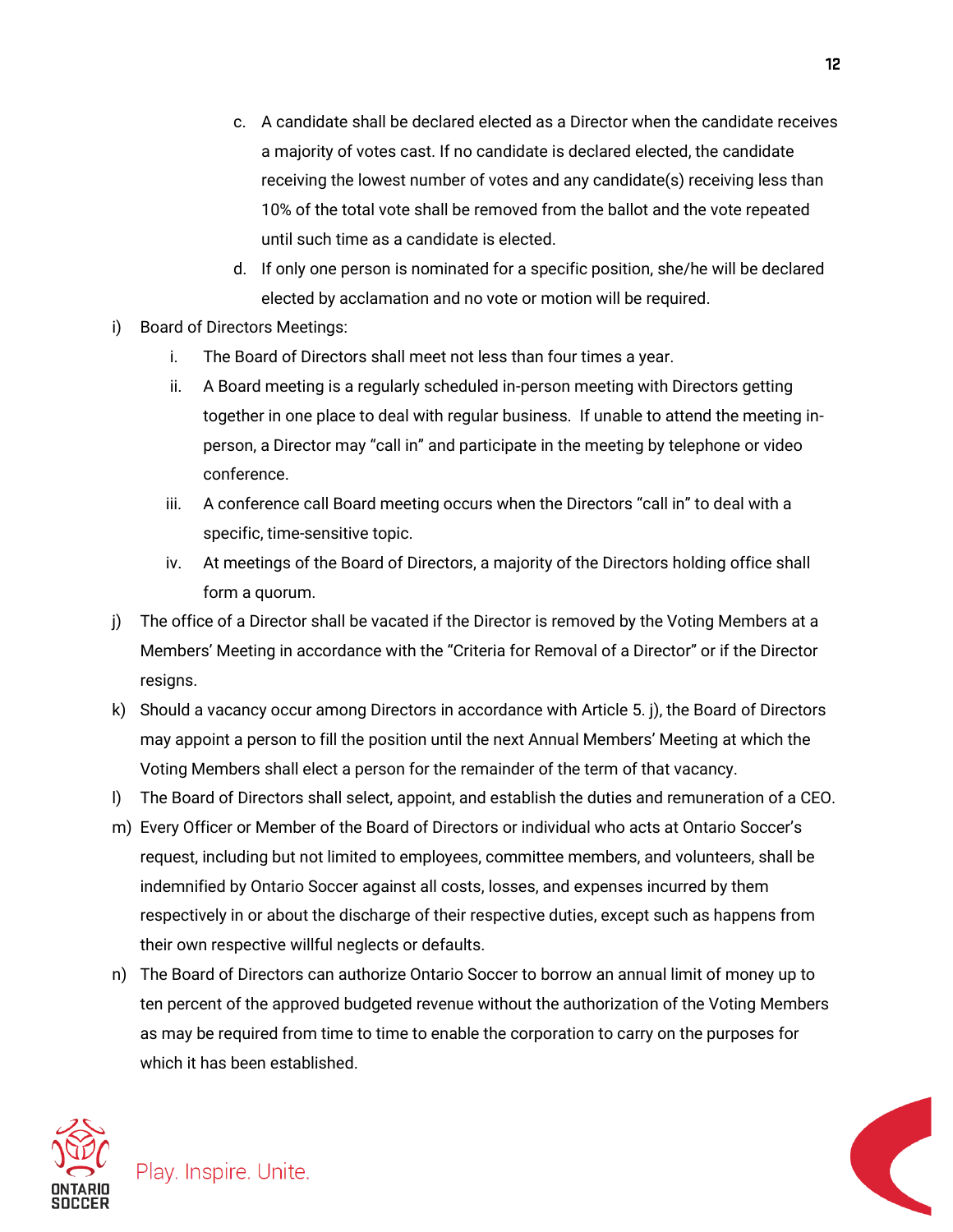- o) In addition, the Board of Directors shall:
	- i. govern the affairs of Ontario Soccer in accordance with the By-Laws and governing documents;
	- ii. approve the annual budget in consultation with the District Presidents' Provincial Forum, hereinafter referred to as The Forum;
	- iii. approve Ontario Soccer's Audited Financial Statements and present these to the Membership at the Annual Meeting;
	- iv. prepare, approve and present a Strategic Plan for review by The Forum at a Forum Meeting and by the Membership at the Annual Members Meeting; and
	- v. develop and promulgate as required policies, standards and guidelines for the good governance of Ontario Soccer; and
	- vi. possess the authority to approve changes to the Operational Procedures providing that each change for a game related Operational Procedure has majority support from the members of The Forum.

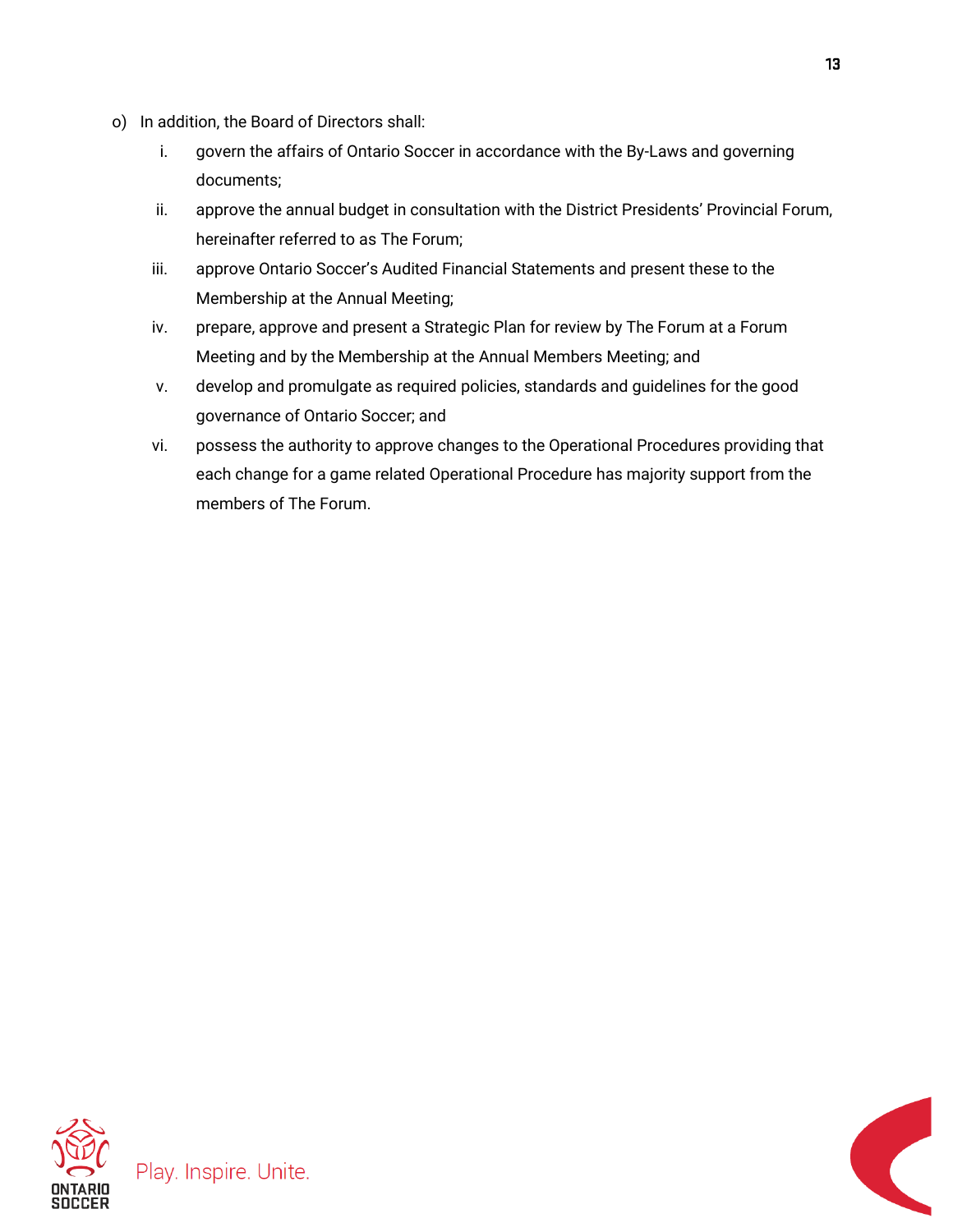# <span id="page-14-0"></span>**ARTICLE 6 - DUTIES OF OFFICERS**

- a) The officers of Ontario Soccer are:
	- i. President
	- ii. Vice President
	- iii. Secretary
	- iv. CEO
- b) The President shall preside at meetings of Ontario Soccer and will officially speak for the Board in carrying out its directives.
- c) The Vice President shall perform the duties of the President in the event of the President's absence or inability to act.
- d) The Secretary will be appointed by the Board of Directors on the advice of the CEO. The Secretary shall serve as the custodian of Ontario Soccer's governing records and documents.
- e) The CEO will be charged with the general management of the affairs and operation of Ontario Soccer, have full authority over staff and operational committees, have signing authority subject to Ontario Soccer policies, perform all duties incidental to the office including serving as an official spokesperson for Ontario Soccer and have such additional powers and duties as may be established by the Board.

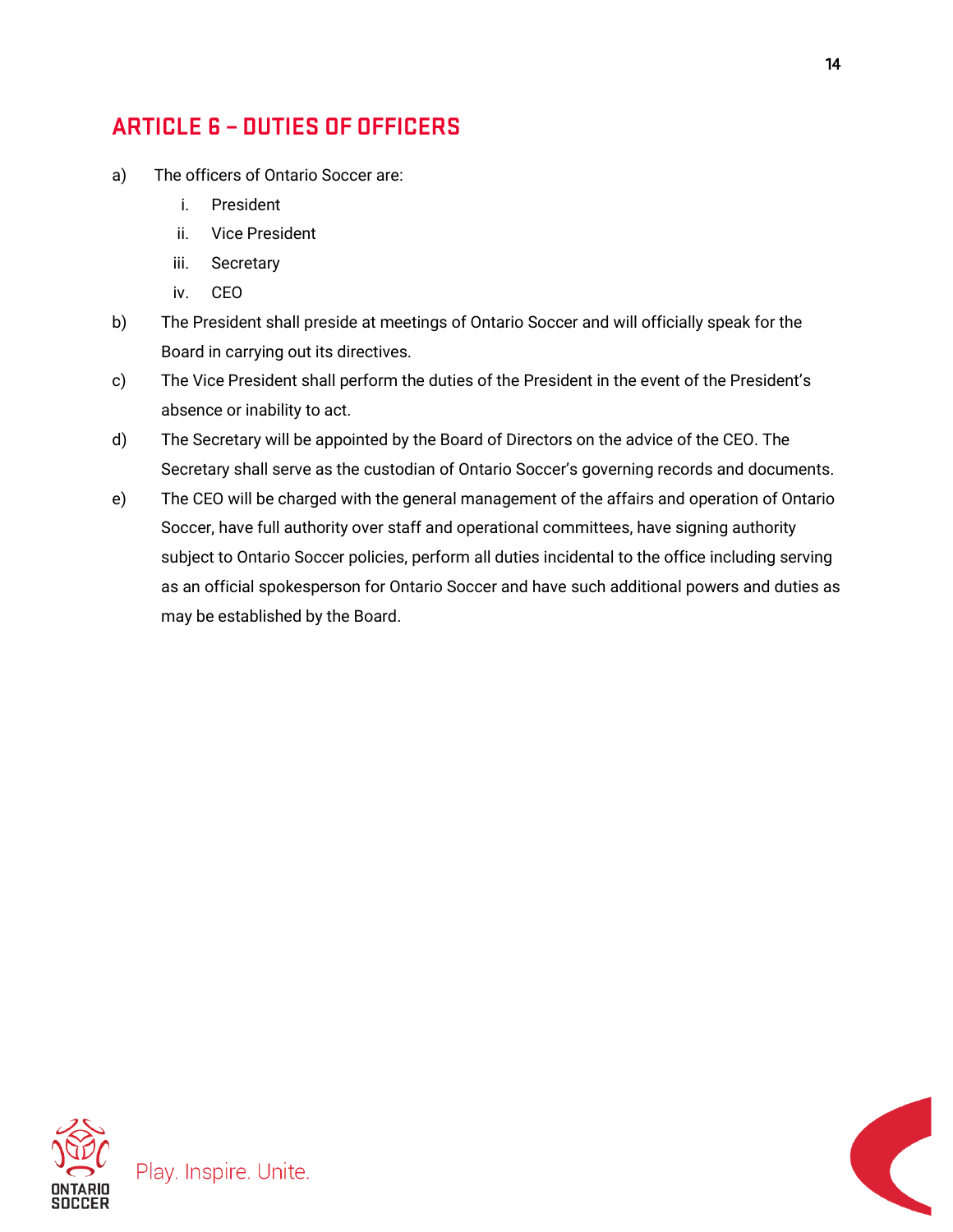# <span id="page-15-0"></span>**ARTICLE 7 - COMMITTEES**

- a) The Committees of Ontario Soccer shall be categorized as Judicial, Operational, Special, or Standing Committees.
- b) The Standing Committees of Ontario Soccer are the following:
	- i. Finance Committee
	- ii. Risk and Audit Committee
	- iii. Governance Committee
	- iv. Nominations Committee
	- v. Strategic Planning Committee
- c) The Board of Directors, in accordance with the Governance Policies, may constitute any such committee necessary for the good governance and administration of Ontario Soccer.
- d) The Judicial Bodies of Ontario Soccer shall have the responsibility for discipline, appeals and ethics.





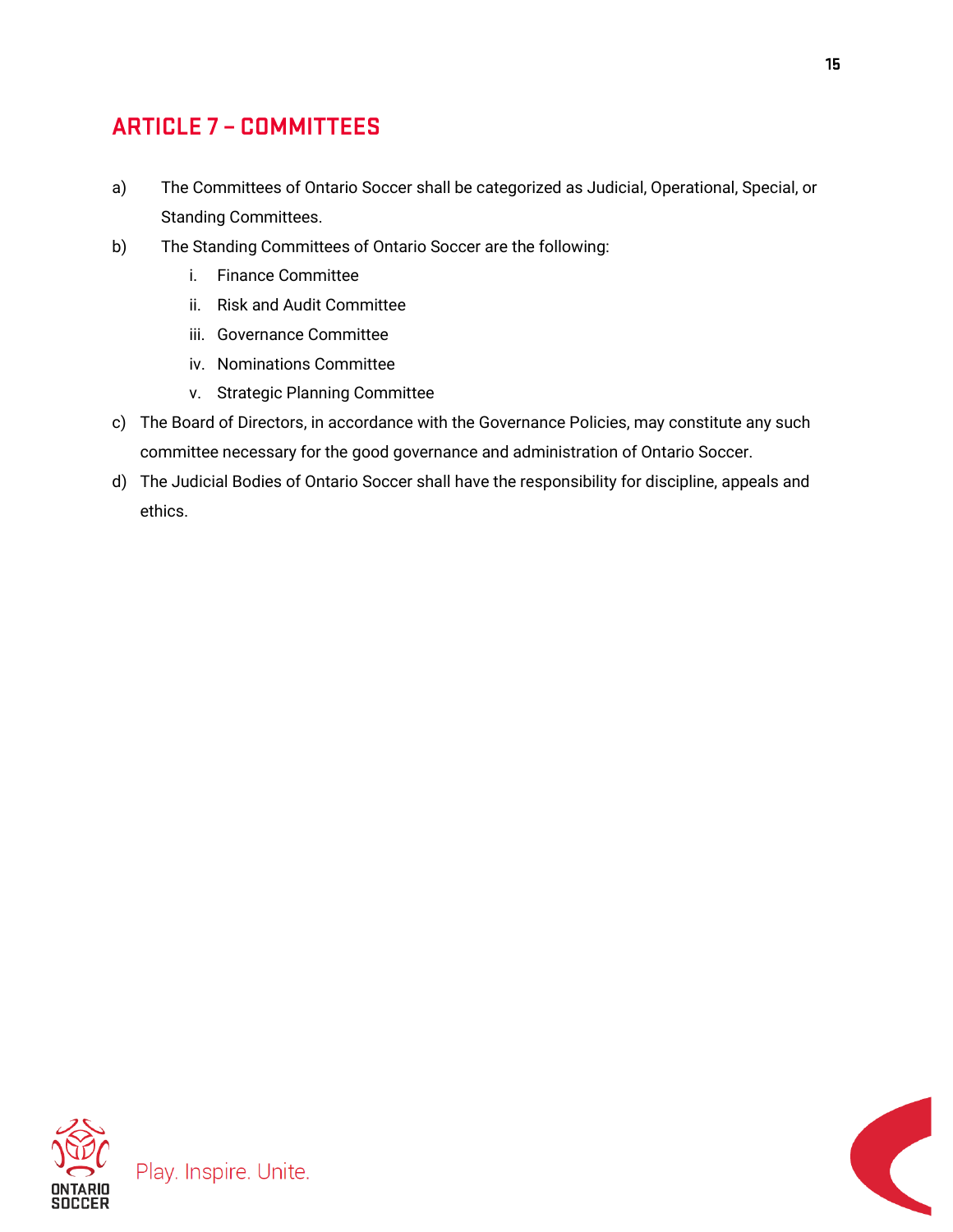# <span id="page-16-0"></span>**ARTICLE 8 - DISTRICT PRESIDENTS' PROVINCIAL FORUM**

Ontario Soccer will have a District Presidents' Provincial Forum, which will be governed by the following:

- a) The Forum will be composed of the president or delegate representing each District Association in Ontario.
- b) The Forum will meet in person, a minimum of twice a year, subject to the Ontario Soccer budget for a maximum of two funded Forum meetings per annum.
- c) The representatives of The Forum shall determine the frequency of meetings, meeting format, notice of meeting timelines and other meeting management requirements including the need for a conference call when required.
- d) The Ontario Soccer President or her/his delegate and the Ontario Soccer CEO or her/his delegate will attend a minimum of two Forum meetings per annum.
- e) An Associate Member may request to send a representative to attend a meeting of The Forum to discuss specific items, which affect that Associate Member.
- f) The Chair of The Forum shall be elected by the Voting representatives of that Forum and for a term to be determined by the Voting representatives of that Forum.
- g) Voting at meetings of The Forum will be based on one vote for each representative and decisions will be based on a majority vote.
- h) The agenda for The Forum shall be set by the voting representatives through the Chair.
- i) The Forum may request, in writing, designated staff and volunteer support re: meeting scheduling, notices, agendas, minutes, reports, briefing papers, and other matters related to meeting organization.
- j) The Forum may request, in writing, the attendance of a Chair of a Standing Committee through the Ontario Soccer President.
- k) The Forum may request, in writing, the attendance of a staff person through the Ontario Soccer CEO.
- l) The Forum will provide input to the Ontario Soccer Board by:
	- i. submitting a written report regarding each meeting of the Forum;
	- ii. commenting on membership registration fees, strategic planning, finance, budget, governance structure and roles, governance relationships, and governance processes; and



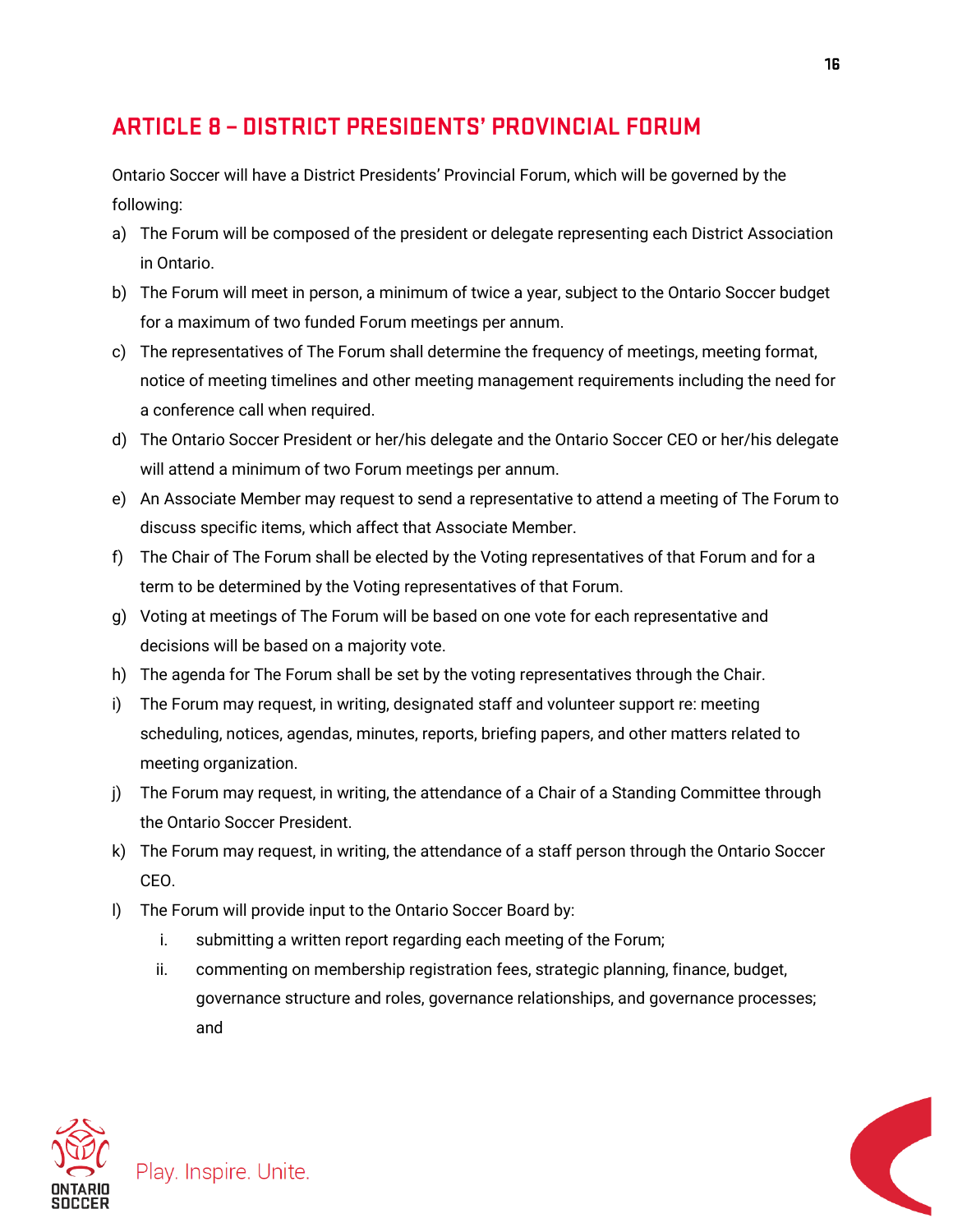- iii. submitting its recommendations pertaining to Operational Procedure changes in accordance with Article 5. o) vi.
- m) The Forum will assist and provide input to the CEO regarding Ontario Soccer game related Operational Procedures including Governing Documents, Organizations, Registration, Game Types, High Performance, Competitions, Leagues, Match Officials and Coaches as follows:
	- i. provide input to, and feedback regarding, the development of new, and changes to existing, game related Ontario Soccer Operational Procedures;
	- ii. consider the impact of any game related Operational Procedure changes;
	- iii. at Forum meetings, discuss with, and provide general feedback to, the CEO and President regarding each proposed game related Operational Procedure change;
	- iv. at Forum meetings, conduct a vote of District Representatives in support of, or opposition to, each proposed game related Operational Procedure change;
	- v. if the game related change receives a majority vote in favour, the CEO may then take the recommended change to the Board for its consideration of approval;
	- vi. regardless of the outcome of the vote, submit a report to the Board including comments, concerns, recommendations and votes in support of, and opposed to, each proposed game related Operational Procedure change being considered for approval by the Ontario Soccer Board based on the recommendations of the CEO; and
	- vii. when required by The Forum, the Forum Chair or her/his delegate will request, in writing, to attend a meeting of the Ontario Soccer Board to present the Forum Report.
- n) Every member of The Forum shall undertake, and accept responsibility, to faithfully, loyally and independently act in the best interests of the member's District and soccer in Ontario.

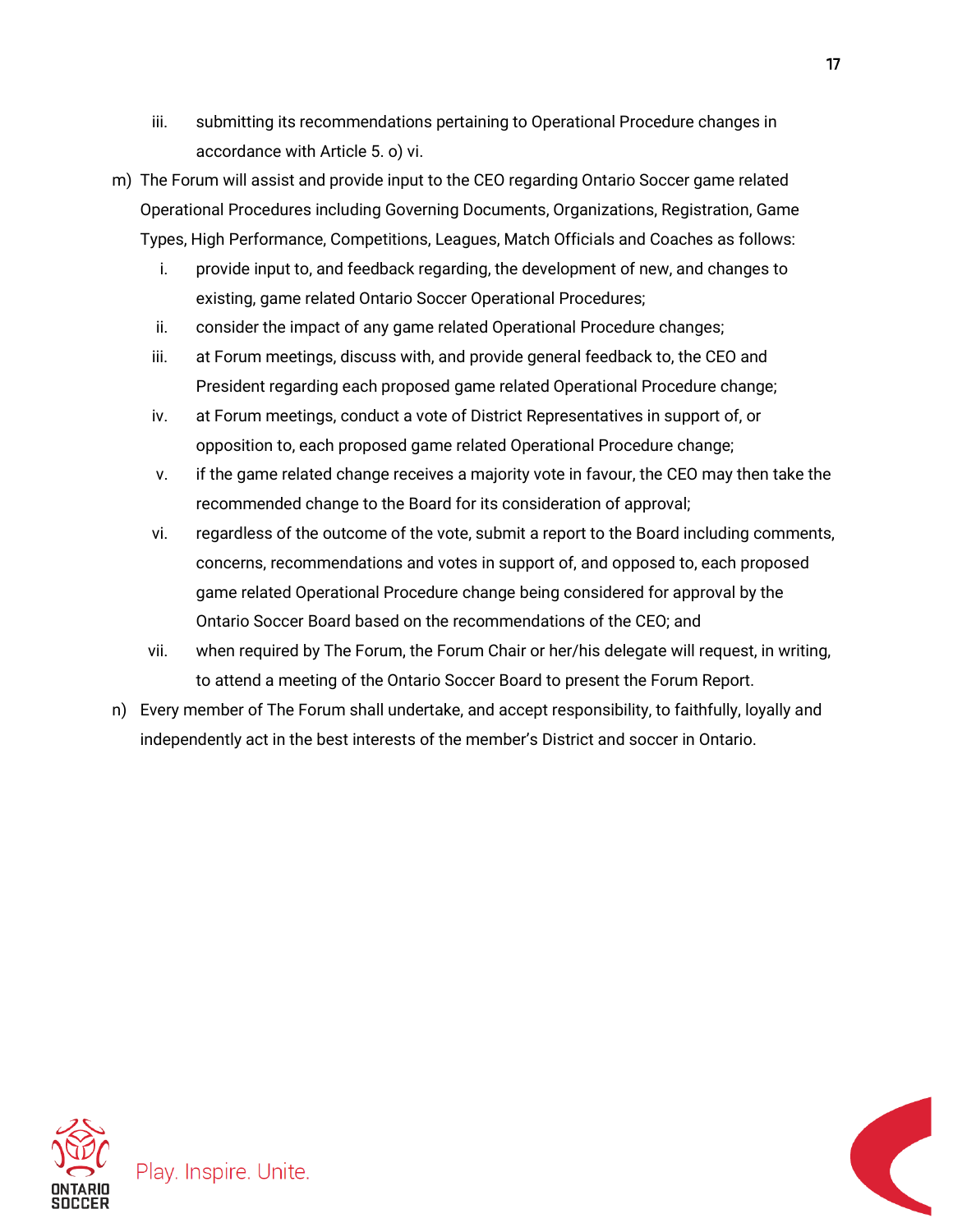# <span id="page-18-0"></span>**ARTICLE 9 - DISTRICT ASSOCIATION**

A District Association is a governing organization that:

- a) is immediately subordinate to Ontario Soccer within its District;
- b) is delegated the responsibility to execute the following administrative functions, which are within the jurisdiction of the District Association:
	- i. all registration, including all organizations, administrators, players, coaches and managers that participate in, or are located within, a District boundary;
	- ii. the appointment of Game Officials;
	- iii. clinics;
	- iv. discipline and appeals;
- c) has at least four clubs as members;
- d) has club teams which participate in leagues in accordance with governing documents; and
- e) entitles its members to voting rights at its Members' Meetings based on membership registration fees retained or number of players registered.



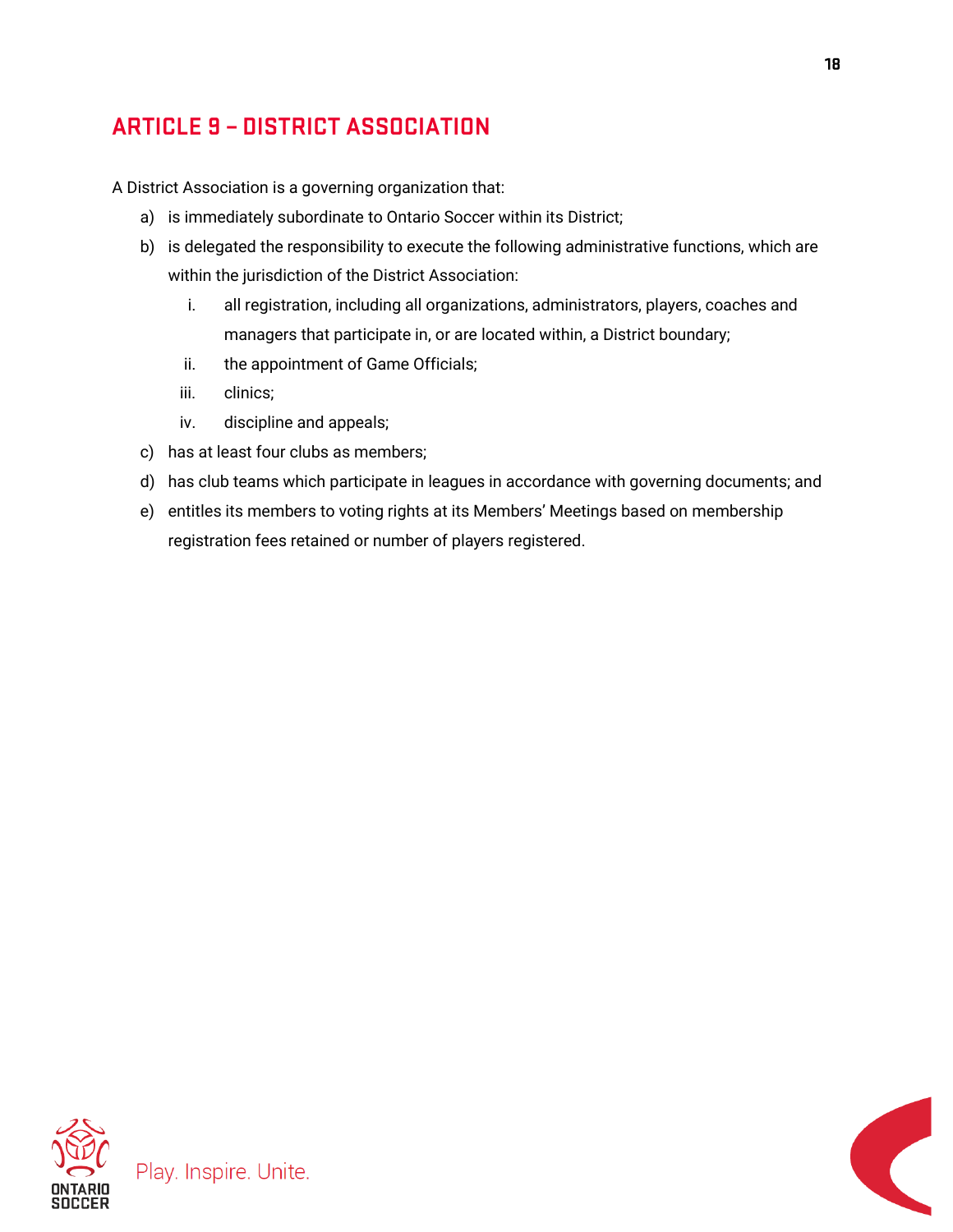# <span id="page-19-0"></span>**ARTICLE 10 - CLUB**

A Club is a governing organization that:

- a) is immediately subordinate to the District Association within whose jurisdiction the Club has located its headquarters;
- b) organizes teams in accordance with governing documents; and
- c) may operate leagues in accordance with governing documents.



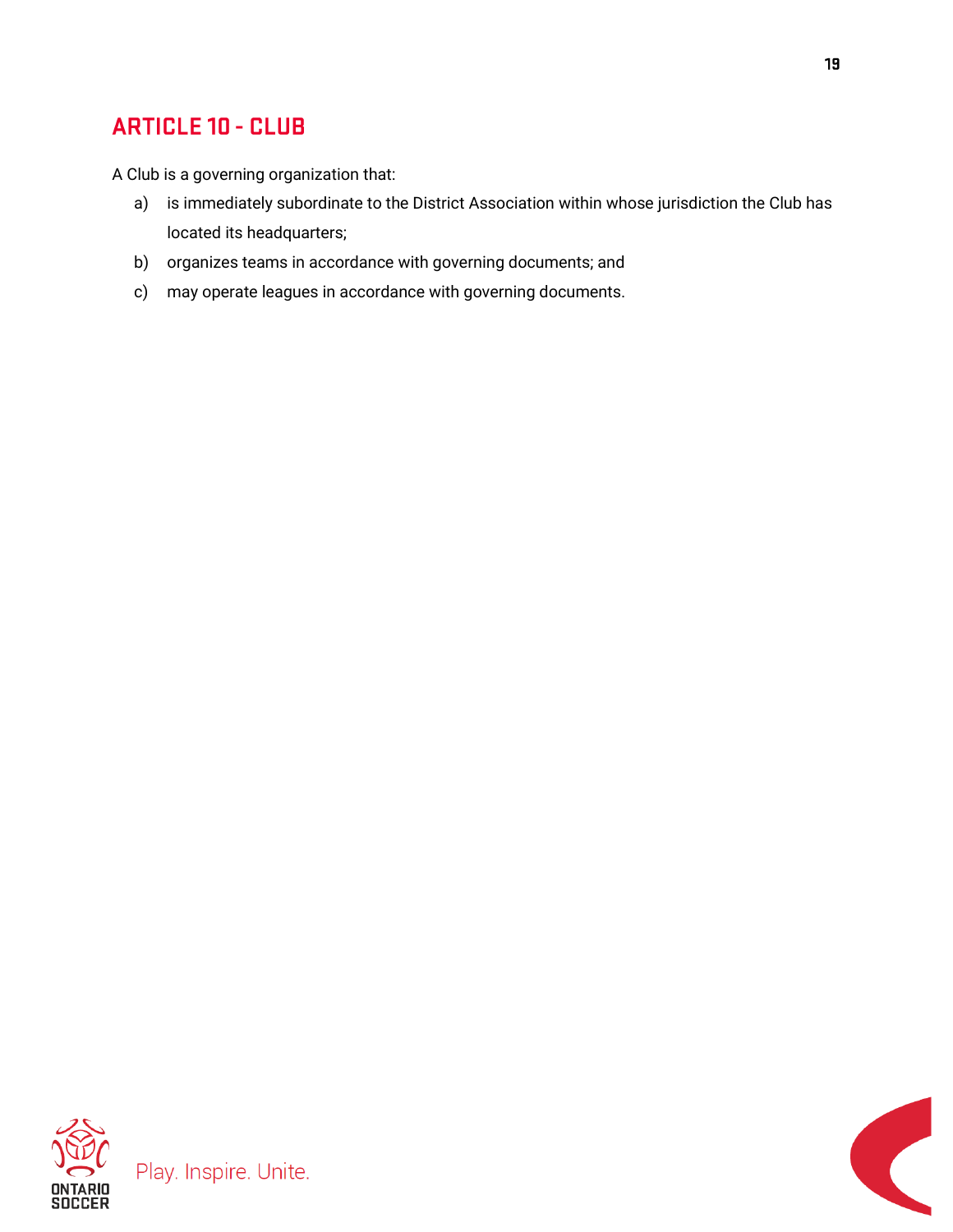# <span id="page-20-0"></span>**ARTICLE 11 - LEAGUE**

A League is a governing organization that:

- a) is immediately subordinate to the governing organization which delegates it the right to operate; and
- b) controls its teams, for League operation purposes only, in accordance with governing documents.





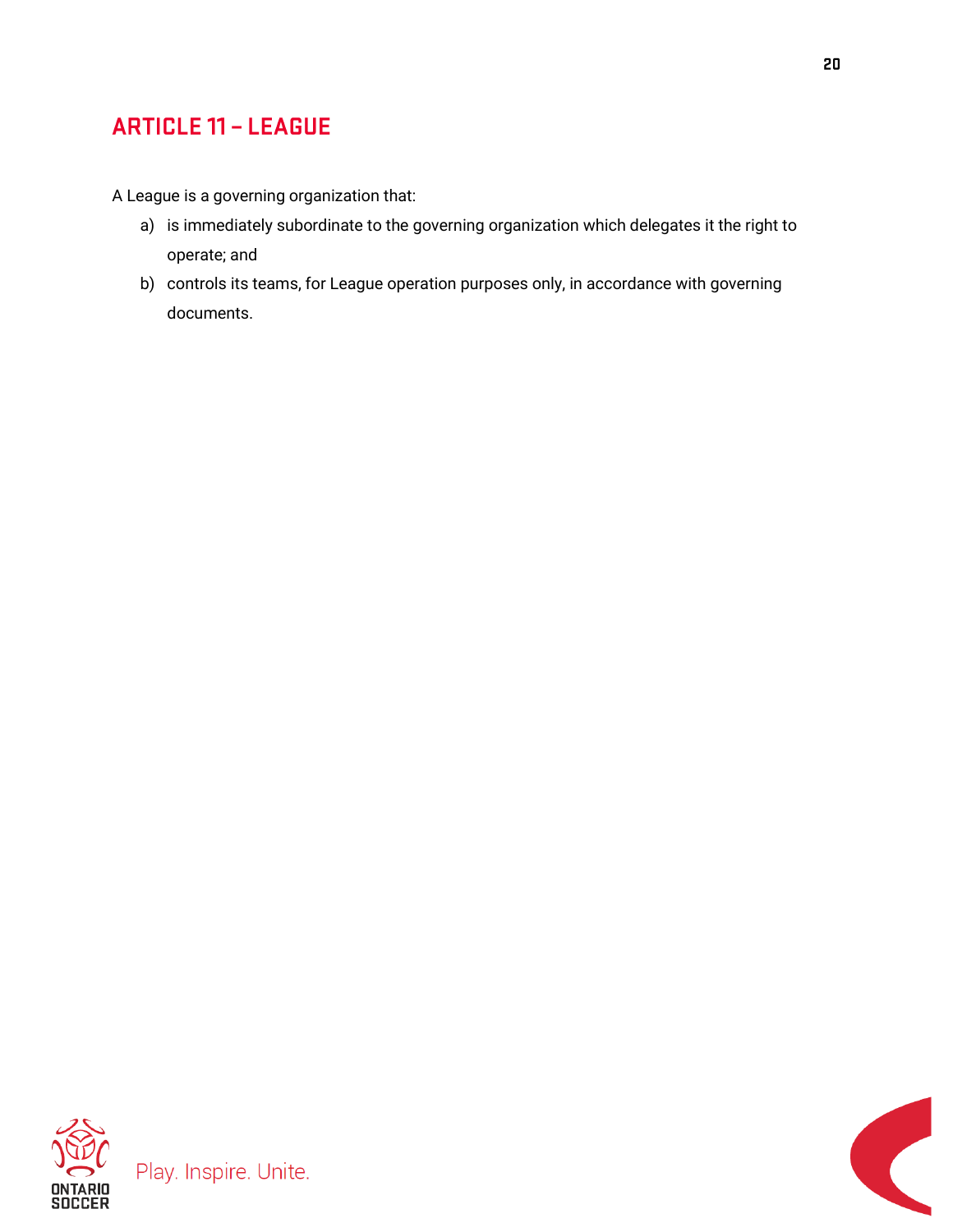# <span id="page-21-0"></span>**ARTICLE 12 - DISPUTE RESOLUTION**

Ontario Soccer and its Members, Registered Organizations and Registrants shall not invoke the aid of the ordinary courts without first exhausting all available remedies within Ontario Soccer to resolve any and all disputes of disagreements between them.

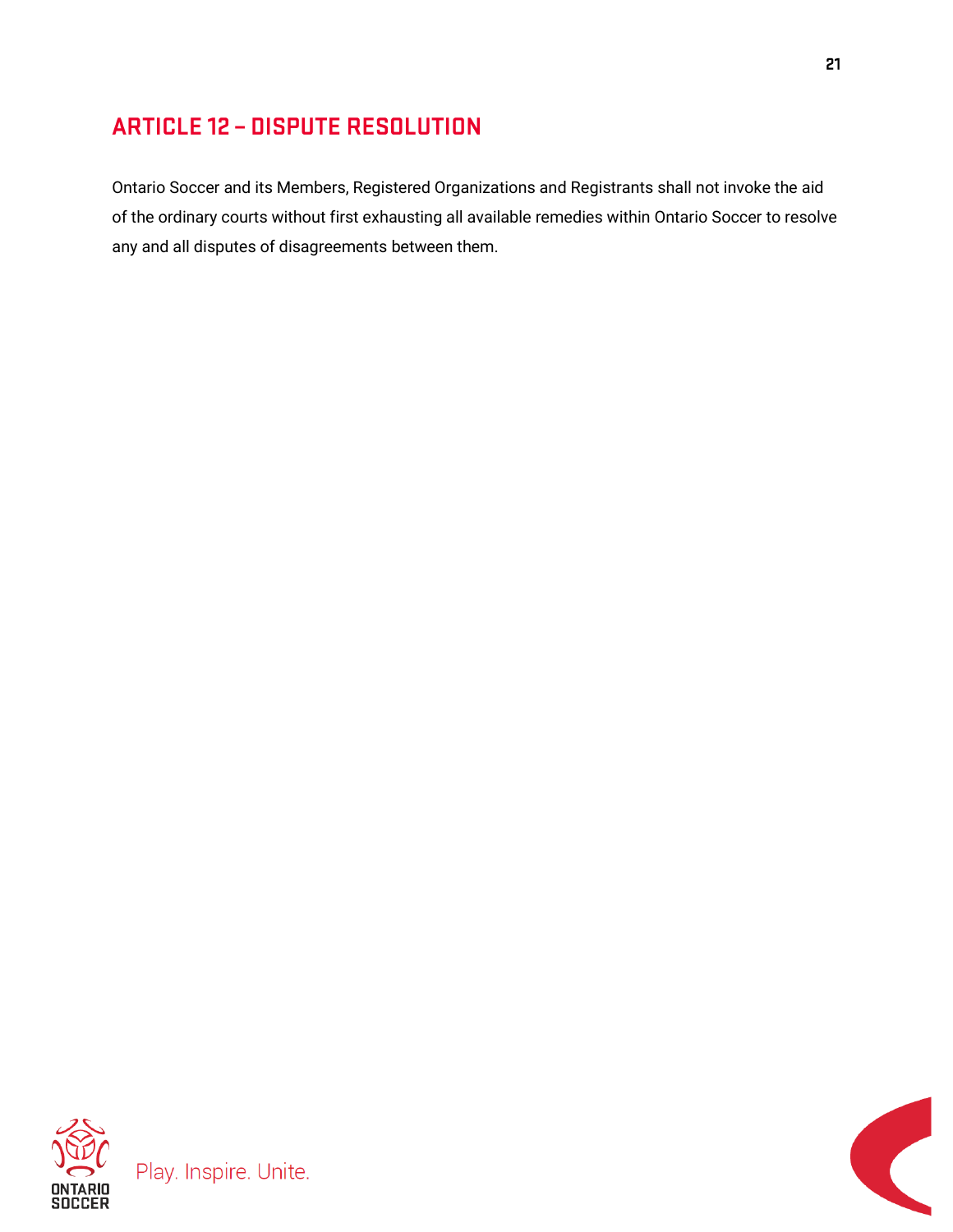# <span id="page-22-0"></span>**ARTICLE 13 - AMENDMENTS**

- **a)** All proposed amendments to this By-Law must be received by Ontario Soccer in writing not less than sixty days prior to a Members' Meeting and submitted on the **"Proposed By-Law Amendment Form".**
- b) Copies of proposed amendments to this By-Law shall be sent to the Membership not less than thirty days prior to the Members' Meeting at which they are to be considered.
- c) Amendments shall be adopted upon attaining a two-thirds majority of the votes cast by the delegates present at the Members' Meeting.
- d) Only Voting Members and the Ontario Soccer Board of Directors can submit proposed By-Law amendments.